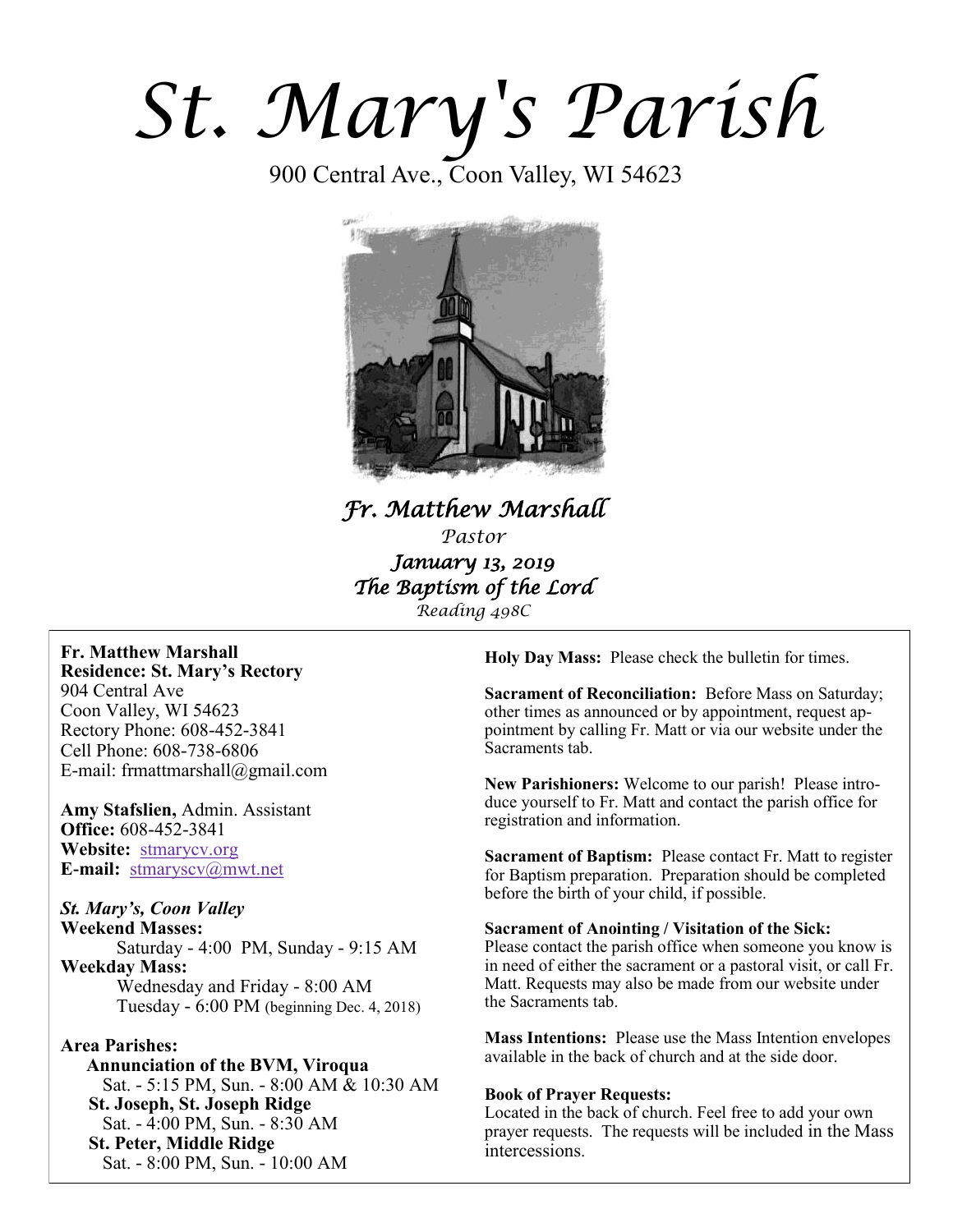#### **SUNDAY, JANUARY 13, 2019**

- 1) Isaiah 40:1-5, 9-11
- 2) Titus 2:11-14; 3:4-7
- 3) Luke 3:15-16, 21-22

FOCUS: God's saving grace is found in Jesus Christ.

It can be easy to forget the tremendous blessings we enjoy because of God's love for us – perhaps even taking them for granted. It is good to spend time with Scripture, and at Mass, thanking God for his neverending love. We are reminded in word and sacrament that God's saving grace is found in Jesus Christ.

#### LITURGY OF THE WORD

Isaiah prophesies the Lord bringing peace and victory to Israel, and foretells the ministry of John the Baptist. Paul's Letter to Titus reminds his listeners of the saving grace of God in Jesus Christ. In Luke's Gospel, John the Baptist denies being the Messiah, and at the

baptism of Jesus, the Holy Spirit appears in the shape of a dove. God the Father's voice is heard proclaiming Jesus as his beloved son.

### Mass Intentions

We have the following dates available for the next few months: **January**-29; F**ebruary**- 8, 12, 15, 19, 20, 26; **March**-1, 2 or 3, 5, 12, 15, 19, 20, 22, 24, 26, 27, 30, & 31

 **April**-2, 3, 5, 9, 12, 14, 16, **18,** 23, 26, & 30 Please use the Mass Intention Envelopes located in the back and by the side door to request a Mass. Thank you.

| Jan. 12        | 4:00 PM | †Daniel Urbanek                            |  |
|----------------|---------|--------------------------------------------|--|
| Jan. 13        | 9:15 AM | †Theodore Ollendick and Bet-<br>te Fleming |  |
| <b>Jan.</b> 15 | 6:00 PM | <b>NO MASS</b>                             |  |
| <b>Jan. 16</b> | 8:00 AM | <b>NO MASS</b>                             |  |
| <b>Jan. 18</b> | 8:00 AM | <b>NO MASS</b>                             |  |
| Jan. 19        | 4:00 PM | †Larry and Myrtle Geier                    |  |
| Jan. $20$      | 9:15 AM | †Kylie Von Ruden                           |  |

## Next Week in Service

If you are not able to be at the Mass scheduled below, please find a substitute. Thank you for your service to St. Mary's.

|                        | Saturday, Jan 19,<br>4:00 PM       | Sunday, Jan 20,<br>9:15 AM   |  |  |
|------------------------|------------------------------------|------------------------------|--|--|
| Servers:               | Volunteers                         | Maddie and Sylas<br>VonFeldt |  |  |
| Reader:                | Jeana LeJeune                      | Carol Roesler                |  |  |
| Communion<br>Minister: | Mary Gajewski                      | John Roesler                 |  |  |
| Ushers:                | Andy LeJeune and<br>Volunteer      | Mark Boland and<br>Volunteer |  |  |
| Money<br>Counters:     | Willy Urbanek and Loree Nickelotti |                              |  |  |

| <b>Upcoming Events/Calendar</b> |                   |                                                       |  |  |  |
|---------------------------------|-------------------|-------------------------------------------------------|--|--|--|
| Jan $12$                        | After Mass        | <b>Religious Education Classes</b>                    |  |  |  |
| Jan $15$                        | $7:00 \text{ PM}$ | Men's Club meeting in the church<br>hasement          |  |  |  |
| Jan. 15                         | 6:30 PM           | <b>PCCW</b> Meeting                                   |  |  |  |
| Jan 15-<br>18                   |                   | NO Weekday Masses-Fr. Matt<br>will be visiting family |  |  |  |
| Jan $20$                        | After Mass        | <b>Religious Education Classes</b>                    |  |  |  |
| Jan 22                          | $6:00 \text{ PM}$ | Evening Weekday Mass                                  |  |  |  |
| Jan 22                          | After Mass        | Council Meeting                                       |  |  |  |
| Jan $27$                        | After Mass        | NO Religious Education Classes                        |  |  |  |
| Jan $29$                        | $6:00 \text{ PM}$ | Evening Weekday Mass                                  |  |  |  |
| Feb 1                           | After Mass        | <b>First Friday Adoration</b>                         |  |  |  |
| Feb 3                           | After Mass        | <b>Religious Education Classes</b>                    |  |  |  |

| Annual Appeal 2018-19                            |             |                              |  |  |  |
|--------------------------------------------------|-------------|------------------------------|--|--|--|
| 1/11/2019                                        |             |                              |  |  |  |
|                                                  |             | Total Pledged Total Payments |  |  |  |
| Pledged/Paid                                     | \$10,675.00 | \$8,400.00                   |  |  |  |
| <b>Target Amount</b>                             | \$11,405.00 | \$11,405.00                  |  |  |  |
| Over/Under                                       | (\$730.00)  | (\$3.005.00)                 |  |  |  |
| Percent Pledged: 93.6%, Percent Received: 73.65% |             |                              |  |  |  |
| Number Contributing                              |             |                              |  |  |  |

| <b>Giving Last Week</b> | Week 1                         |
|-------------------------|--------------------------------|
| <b>Adult Envelopes</b>  | \$1,870.00 Needed Weekly       |
| Offertory               | \$68.00 Received This Week     |
| NYD Envelopes           | \$255.00 Running total Needed  |
| NYD Offertory           | \$40.00 Running total Received |
| <b>Votive Candles</b>   | \$76.00 Difference             |

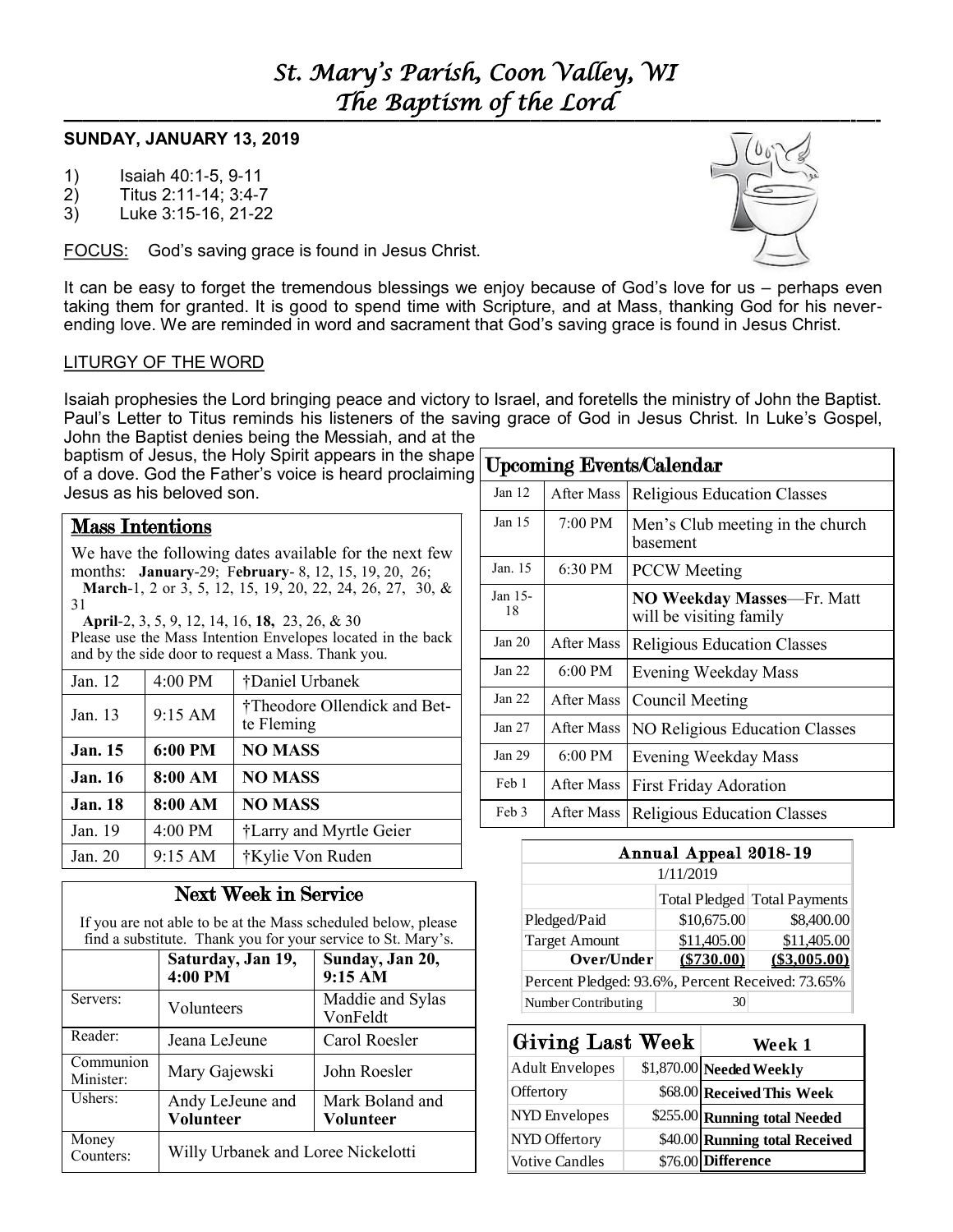# Announcements

#### **Sacraments Notice (Confessions/Anointing)**

If you would like to receive confession outside the normal 3:30 PM time on Saturdays or request an anointing, please contact Fr. Matt directly through our website under the Sacraments tab

( [www.stmarycv.org/sacraments\)](http://www.stmarycv.org/sacraments). \*The *Sacraments Page* is new to the website and offers a an email feature or a phone call from a smartphone.

#### **Violin Concert by Suzanne Gorman**

Saturday, Jan. 19th Suzanne Gorman, who has played violin for us at several Masses, will be performing a concert at San Damiano Chapel at Viterbo. The concert begins at 1:00 PM. Please pray for her, or consider going if you have the time! God is with you, Suzanne!

#### **Upcoming Council Meeting**

Parish Councils meet Tuesday January 22nd at 7 PM. Please let Fr. Matt know if you would like anything to be considered by the group by Sunday Jan 20th.

#### **Prayer Service—Against Human Trafficking**

Friday, February 8th Prayer Vigil Against Human Trafficking 5:00 PM at English Lutheran Church in La Crosse.

**Lent is** *fast* **approaching** (hah hah!), please let Fr. Matt know if you have any ideas about how to make Lent a special time for our parish this year.

#### **2019 Contribution Envelopes**

There are still a few boxes left in back of church. Please take **ing of Life, Love, Sex, and Gender."** yours home today. Thank you!

#### **Welcome Visiting Priest**

Please warmly welcome Fr. Juan Pedro Balthasar from St. Pat's, Sparta while Fr. Matt is away January 19/20.

#### **No Weekday Masses January 14-18**

Fr. Matt will be visiting family Jan 14-18, 2019 and will not offer weekday masses. St. Joseph Ridge Parish offers 8:30 AM on Tues. and Thurs., St. Peter Parish (Middle Ridge) **January 26 & February 23 ~ GIVEN Marriage Retreat ~** GIVoffers Wed. and Fri. at 8:00 AM and Annunciation of the EN is a one-day retreat that fosters a deeper understanding of Mar-BVM, Viroqua offers Tues. 5:15 PM, Wed-Fri. at 8:00 AM.

#### **Annual Appeal and Parish Tax Statements**

The Diocese will process Tax Statements for the 2018 Annual Appeal Contributions beginning Thursday January 10, 2019. They expect that tax statements will be in the mail the week of January 21, 2019. The IRS postmark deadline for tax statements is January 31, 2019. Parish Contribution Statements will be available of pick up in the back of church next weekend, January 19/20<sup>th</sup>.

#### **Taking a Stand...Making a Difference Signature Ad**

This annual signature ad commemorating all of the precious lives lost to abortion will be in the La Crosse Tribune on Sunday, January 20th (Ad is sponsored by the La Crosse chapter of Wis. Right to Life). Check out the paper for the following listed: Jim and Barb Fleming, John and Carol Roesler, Curt and Jean Geier, Ronald and Marlene Humfeld,

Marian Korn, Jodie Holdorf, Mike and Clarice Kammel, and Bob and Laura Wieczorek.

#### **January 14 ~ Raise Them Well Parenting Webinar**

What role should emotions play in a child's life? How do you teach kids to control their emotions and to look beyond them? Join Alice Heinzen and Jeff Arrowood on-line on January 14<sup>th</sup> at 7PM for a great presentation and discussion on emotional maturity. Cost \$5. Register at: [diolc.org/marriage/webinars.](http://www.diolc.org/marriage/webinars/)

#### **Winter Tea Garden: Lessons From Narnia**

January 19, Saturday, 2-4 p.m. Investment: \$45 per person (tables may be reserved in groups of six), Note: All net profits from this event benefit our three scholarship funds.

 We invite you to come in from the cold and spend a winter afternoon in Narnia, the land from the beloved fantasy series *The Chronicles of Narnia.*

 Proceeds benefit our scholarship funds, ensuring that all who want to attend our programs and retreats can do so. As a special treat, guests can bid on a special Narnia-themed painting created by artist Mary Thompson during this event. **Please register online at [www.FSCenter.org](http://r20.rs6.net/tn.jsp?f=001Hm_rKAF1ZFzPZoXSh46RG1a5VV3G3v0DFqRW8yqN5mB_E7h7ij0q74bw7QQiZcfhQvA-4K6Nbl97_7NNtXmj4gDZn4VA30Nb5OzfUf0yXRVS9ZY_iNxcSTfAI-FmwMi7lEMYEhlRkHonk4-3-UdMzOJimHhr-UtrbxnDIbkDQN4=&c=bEsE6gs3QzihULeYPAnk8HToO6txgWS3BBCOfXJEw2YGj5DiF4vkE) or by calling 608-791-5295** The Franciscan Spirituality Center, 920 Market St., La Crosse**. Seats are limited**

**January 22 ~ The Shrine of Our Lady of Guadalupe will feature Joseph M. Scheidler, founder of the** *Pro-Life Action League,* for a talk in the church on January 22 at 10:00 am. A Mass for Life celebrated by the Friars will follow at 11:00 am, after which there will be a pizza buffet on the lower level of the church (\$5 per person with pre-order required by Jan. 2). For group reservations, call 608-782-5440, ext. 240.

## **January 26 ~ Burning Hearts Theology of the Body "Engaging Adults in the Theology of the Body: Rediscovering the Mean-**

Consider attending this day-long seminar where adults will learn and understand the heart of Theology of the Body, and walk away with practical ways to form young people in helping them to understand their dignity and God's plan for sexuality. The date and location is: January 26, 2019 at St. Ann Catholic Church in Wausau, WI. The day will run 9:00am-3:45pm. The first 50 people to register at each site are free. Then it's \$10 per person including lunch. Please register online by going to http://diolc.org/yya/burning[hearts/](http://diolc.org/yya/burning-hearts/) and follow the instructions.

riage. It includes inspiring talks, energizing music and meaningful conversation. Retreats will be held in Marshfield (Jan.12, 2019), Chippewa Falls (Jan. 26, 2019) and La Crosse (Feb. 23, 2019). Dating, engaged and married couples are encouraged to attend. To get more information and/or register visit [diolc.org/marriage/](http://diolc.org/marriage/marriage-enrichment/) [marriage-enrichment/](http://diolc.org/marriage/marriage-enrichment/) (see the flyer posted in back of church).

**February 1-2 ~ Diaconate Discernment Retreat** Are you a man at least 35 years of age who feels a yearning to give yourself more radically to the service of God and the Church? Can you see yourself preaching the Gospel, serving those in need, and assisting at the altar? Are you perhaps called to be a deacon? Talk to your pastor about attending the Diaconate Discernment Retreat to be held at St. Anthony's Spirituality Center Feb. 1-2, 2019 and call the Office for Ministries and Social Concerns at 608-791-0161. A new deacon formation class will begin in the fall of 2019 and attendance at the Discernment Retreat is a prerequisite. For more on the diaconate and the discernment retreat, visi[twww.diolc.org/](http://www.diolc.org/diaconate)